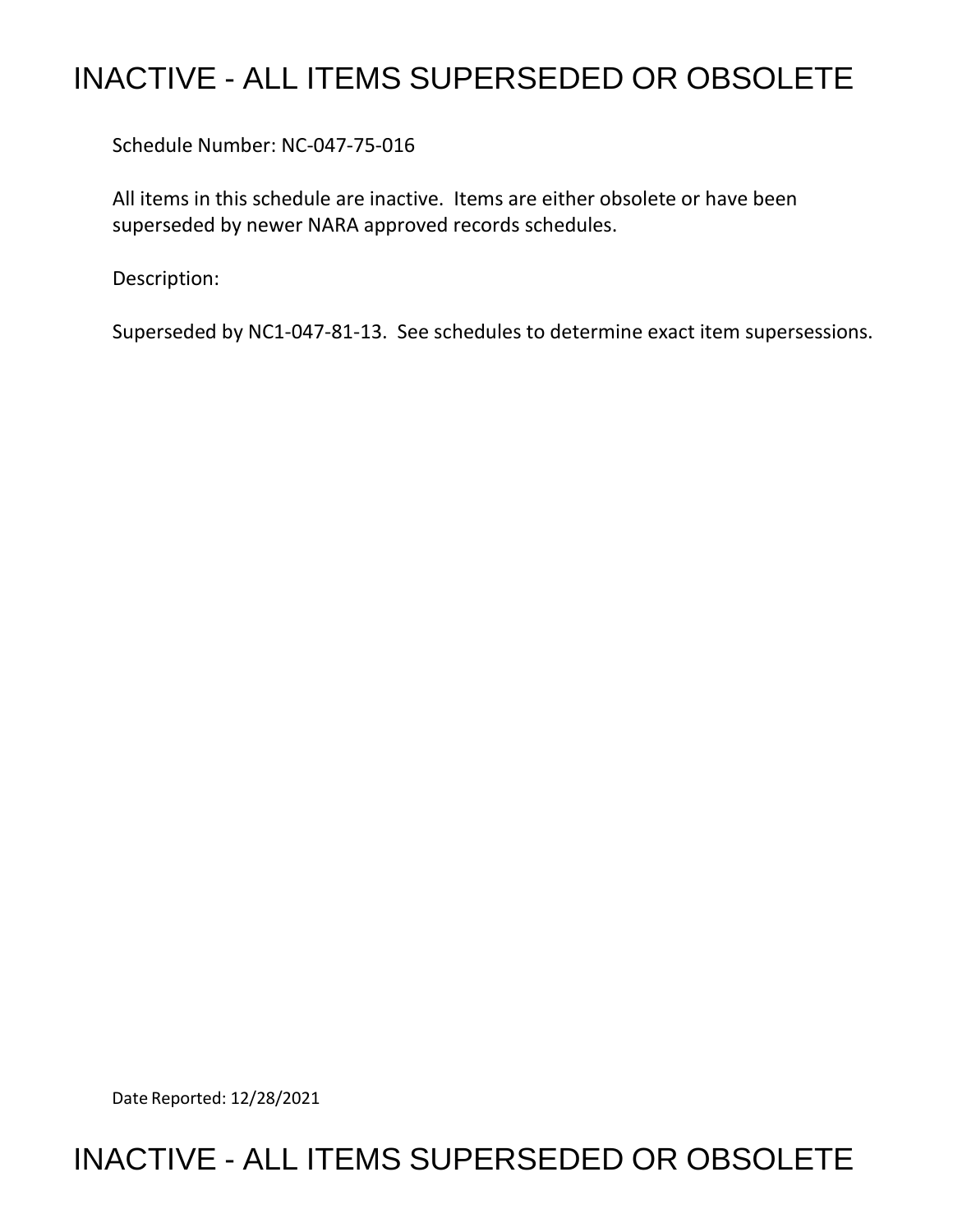| Standard Form No. 115<br>Revised November 1951<br>Prescribed by General Services |                                                                                                                                                                                                                      |                              |                                                                                                | <b>LEAVE BLANK</b>     |         |                     |
|----------------------------------------------------------------------------------|----------------------------------------------------------------------------------------------------------------------------------------------------------------------------------------------------------------------|------------------------------|------------------------------------------------------------------------------------------------|------------------------|---------|---------------------|
| Administration<br>$GSA$ Reg. $3 - IV - 106$                                      | REQULST FOR AUTHORITY                                                                                                                                                                                                |                              | DATE RECEIVED                                                                                  |                        | JOB NO  |                     |
| 115-103                                                                          | TO DISPOSE OF RECORDS                                                                                                                                                                                                |                              | <b>MAR 2 6 1975</b>                                                                            |                        |         |                     |
|                                                                                  | (See Instructions on Reverse)                                                                                                                                                                                        | 't 4                         | DATE APPROVED                                                                                  | NC                     |         |                     |
|                                                                                  | TO: GENERAL SERVICES ADMINISTRATION,<br>NATIONAL ARCHIVES AND RECORDS SERVICE, WASHINGTON, D.C. 20408                                                                                                                |                              |                                                                                                |                        |         |                     |
|                                                                                  | 1 FROM (AGENCY OR ESTABLISHMENT)                                                                                                                                                                                     |                              |                                                                                                | NOTIFICATION TO AGENCY |         |                     |
|                                                                                  | Department of Health, Education, and Welfare                                                                                                                                                                         |                              |                                                                                                |                        |         |                     |
| 2 MAJOR SUBDIVISION                                                              |                                                                                                                                                                                                                      |                              | In accordance with the provisions of 44 U S C.<br>3303a the disposal request, including amend- |                        |         |                     |
|                                                                                  | Social Security Administration                                                                                                                                                                                       |                              | ments, is approved except for items that may<br>be stamped "disposal not epproved" or          |                        |         |                     |
| 3 MINOR SUBDIVISION                                                              |                                                                                                                                                                                                                      |                              | "withdrawn" in column 10                                                                       |                        |         |                     |
|                                                                                  | Office of Management and Administration                                                                                                                                                                              |                              |                                                                                                |                        |         |                     |
| George S. Yamamura                                                               | 4 NAME OF PERSON WITH WHOM TO CONFER                                                                                                                                                                                 | 5. TEL. EXT<br>45771<br>130  |                                                                                                |                        |         |                     |
|                                                                                  |                                                                                                                                                                                                                      |                              |                                                                                                |                        |         |                     |
|                                                                                  | 6. CERTIFICATE OF AGENCY REPRESENTATIVE<br>I hereby certify that I am authorized to act for the head of this agency in matters pertaining to the disposal of records, and that the records described in this list or |                              |                                                                                                |                        |         |                     |
|                                                                                  | schedule of $\_\_\_\_$ pages are proposed for disposal for the reason indicated: ("X" only one)                                                                                                                      |                              |                                                                                                |                        |         |                     |
| A                                                                                | The records will cease to have sufficient value<br>The records have<br>в                                                                                                                                             |                              |                                                                                                |                        |         |                     |
| further retention.                                                               | to warrant further retention on the expiration<br>ceased to have suffi-<br>of the period of time indicated or on the occur-<br>cient value to warrant<br>X<br>rence of the event specified.                          |                              |                                                                                                |                        |         |                     |
|                                                                                  |                                                                                                                                                                                                                      |                              |                                                                                                |                        |         |                     |
|                                                                                  |                                                                                                                                                                                                                      |                              |                                                                                                | SSA Records Officer    |         |                     |
| (Date)                                                                           | (Signature of Agency Representative)                                                                                                                                                                                 |                              |                                                                                                |                        | (Title) |                     |
| 7.                                                                               | 8 DESCRIPTION OF ITEM                                                                                                                                                                                                |                              |                                                                                                | ۰<br><b>SAMPLE OR</b>  |         | 10                  |
| <b>ITEM NO</b>                                                                   | With Inclusive Dates or Retention Periods)                                                                                                                                                                           |                              |                                                                                                | JOB NO                 |         | <b>ACTION TAKEN</b> |
|                                                                                  | concurrence                                                                                                                                                                                                          | a uurid.                     |                                                                                                |                        |         |                     |
|                                                                                  | Records Retention and Disposal Schedule                                                                                                                                                                              |                              |                                                                                                |                        |         |                     |
|                                                                                  |                                                                                                                                                                                                                      |                              |                                                                                                |                        |         |                     |
|                                                                                  |                                                                                                                                                                                                                      | Financial Management Records |                                                                                                |                        |         |                     |
|                                                                                  | These records are accumulated by the Office of Financial                                                                                                                                                             |                              |                                                                                                |                        |         |                     |
|                                                                                  | Management, (OFM), Office of Management and Administration                                                                                                                                                           |                              |                                                                                                |                        |         |                     |
|                                                                                  | (OMA), and by offices in the various Social Security                                                                                                                                                                 |                              |                                                                                                |                        |         |                     |
|                                                                                  | Administration (SSA) components performing a financial                                                                                                                                                               |                              |                                                                                                |                        |         |                     |
|                                                                                  | management function. General Accounting Office clearance<br>is being sought.                                                                                                                                         |                              |                                                                                                |                        |         |                     |
|                                                                                  |                                                                                                                                                                                                                      |                              |                                                                                                |                        |         |                     |
| Ι.                                                                               | BUDGET MANAGEMENT FILES                                                                                                                                                                                              |                              |                                                                                                |                        |         |                     |
|                                                                                  |                                                                                                                                                                                                                      |                              |                                                                                                |                        |         |                     |
|                                                                                  | Budget Estimate and Justification Files<br>А.                                                                                                                                                                        |                              |                                                                                                |                        |         |                     |
|                                                                                  |                                                                                                                                                                                                                      |                              |                                                                                                |                        |         |                     |
|                                                                                  |                                                                                                                                                                                                                      |                              |                                                                                                |                        |         |                     |
|                                                                                  | These files consist of budget estimates and associated                                                                                                                                                               |                              |                                                                                                |                        |         |                     |
|                                                                                  | justification statements submitted annually to OFM,                                                                                                                                                                  |                              |                                                                                                |                        |         |                     |
|                                                                                  | OMA by each SSA bureau and office. The files are<br>used in the preparation of the annual SSA budget                                                                                                                 |                              |                                                                                                |                        |         |                     |
|                                                                                  | submission to the Department of Health, Education,                                                                                                                                                                   |                              |                                                                                                |                        |         |                     |
|                                                                                  | and Welfare (DHEW) and the Office of Management and                                                                                                                                                                  |                              |                                                                                                |                        |         |                     |
|                                                                                  | Budget (OMB). Included are Forms OAAD-413, Summary                                                                                                                                                                   |                              |                                                                                                |                        |         |                     |
|                                                                                  | of Estimates for Personal Services and Other Objects                                                                                                                                                                 |                              |                                                                                                |                        |         |                     |
|                                                                                  | of Expenditure; OAAD-417, Worksheet for Detail of                                                                                                                                                                    |                              |                                                                                                |                        |         |                     |
|                                                                                  | Personal Services by Position; OAAD-419, Worksheet<br>for Detail of Personal Services by Subclass; SSA-421,                                                                                                          |                              |                                                                                                |                        |         |                     |
|                                                                                  | Summary of Estimates for Travel and Transportation of                                                                                                                                                                |                              |                                                                                                |                        |         |                     |
|                                                                                  | Persons; SSA-422, Conferences and Meetings; SSA-425,                                                                                                                                                                 |                              |                                                                                                |                        |         |                     |
|                                                                                  | Summary of Estimates for Transportation of Things;<br>SSA-426, Summary of Estimates for Rent, Communications                                                                                                         |                              |                                                                                                |                        |         |                     |

Four copies, including original, to be submitted to the National Archives and Records Service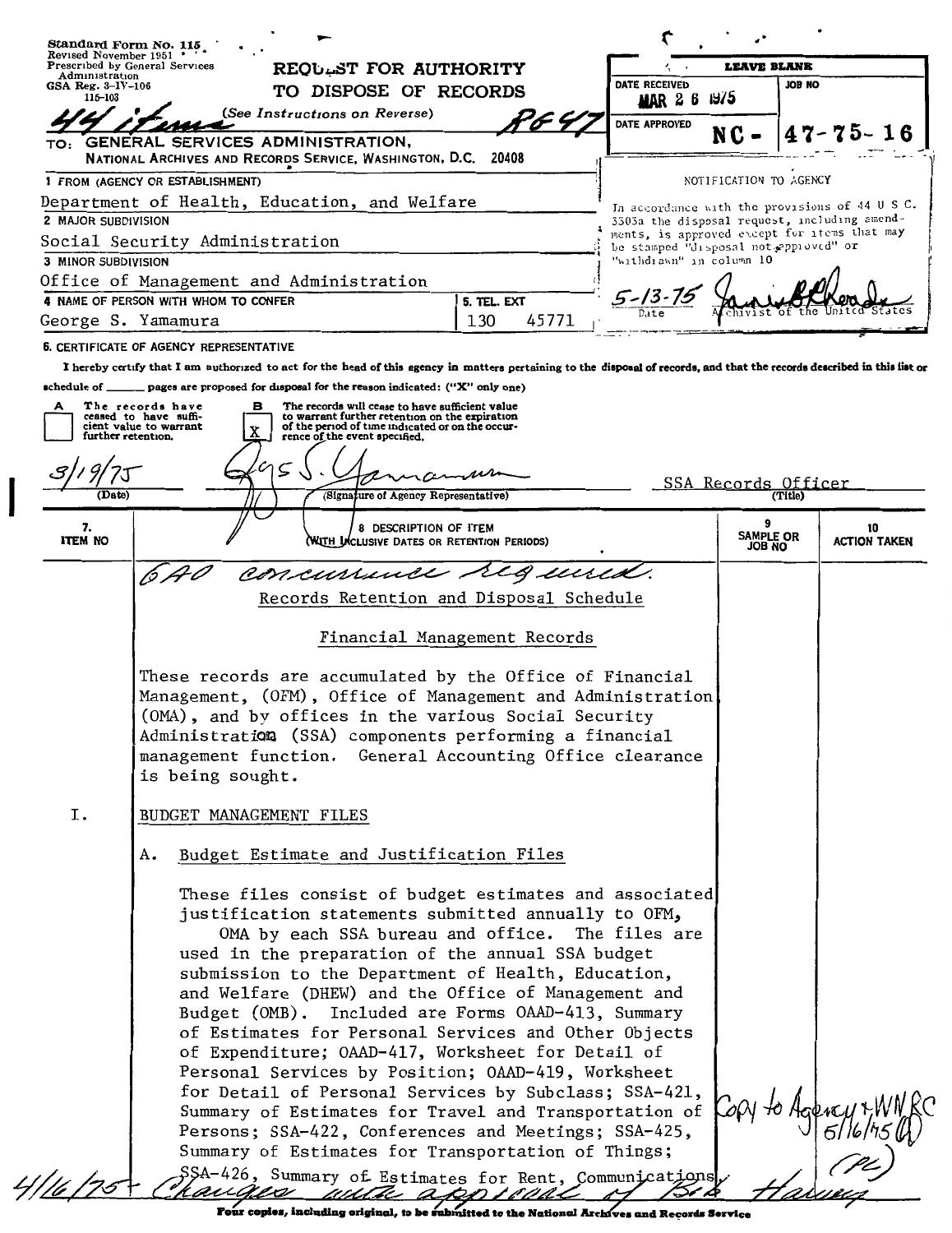of \_lL\_ pages

**1** 8 DESCRIPTION OF ITEM **10 ITEM ITEM ITEM ISAMPLE OR ITEM ITEM ITEM ISAMPLE OR ACTION TAKEN** and Utilities Services; SSA-427, Estimates for Rental of Space; and equivalent or related documents. 1. Office Responsible for Preparation of the Documents Destroy **20** years after the close of the budget (24) 5 year. Office Having SSA-wide Budget Management  $2$ . Responsibility  $~\sim$  years after area s pluces to SSA recorde , Holds been Fransfer to a Federal Records Center (FRC) -5- 9-0 years after the close of the budget year.  $\ell$  C. 35 years thereafter. years thue at a  $\overline{B}$ . **SSA** Budget Document This is the annual budget submission to DREW and 0MB outlining position, manpower, and funding requirement for all programs administered by SSA. The submission is composed of: (1) summary statements (i.e., statements of appropriations and expenditures, statements of receipts, statements of numbers of personnel, schedules of accrued assets and liabilities, and narrative statements summarizing the principal features of the budget request); (2) detailed material on appropriations and funds (i.e., appropriation language sheets, schedules of amounts available for appropriation, program and financing schedules, narrative statements on program and performance, and schedules of object classification and personnel summary); (3) justifications and explanations; (4) other documents required for budget examination and analysis. The submission is microfilmed. 1. Hard Copies Destroy 5-years after-the-close-of the budget year after-microfilming. - -2. Microfilm Copies Permanent. Cut-off file after 10 years and transfer to a FRC. Offer to the National Archives Myears thereafter.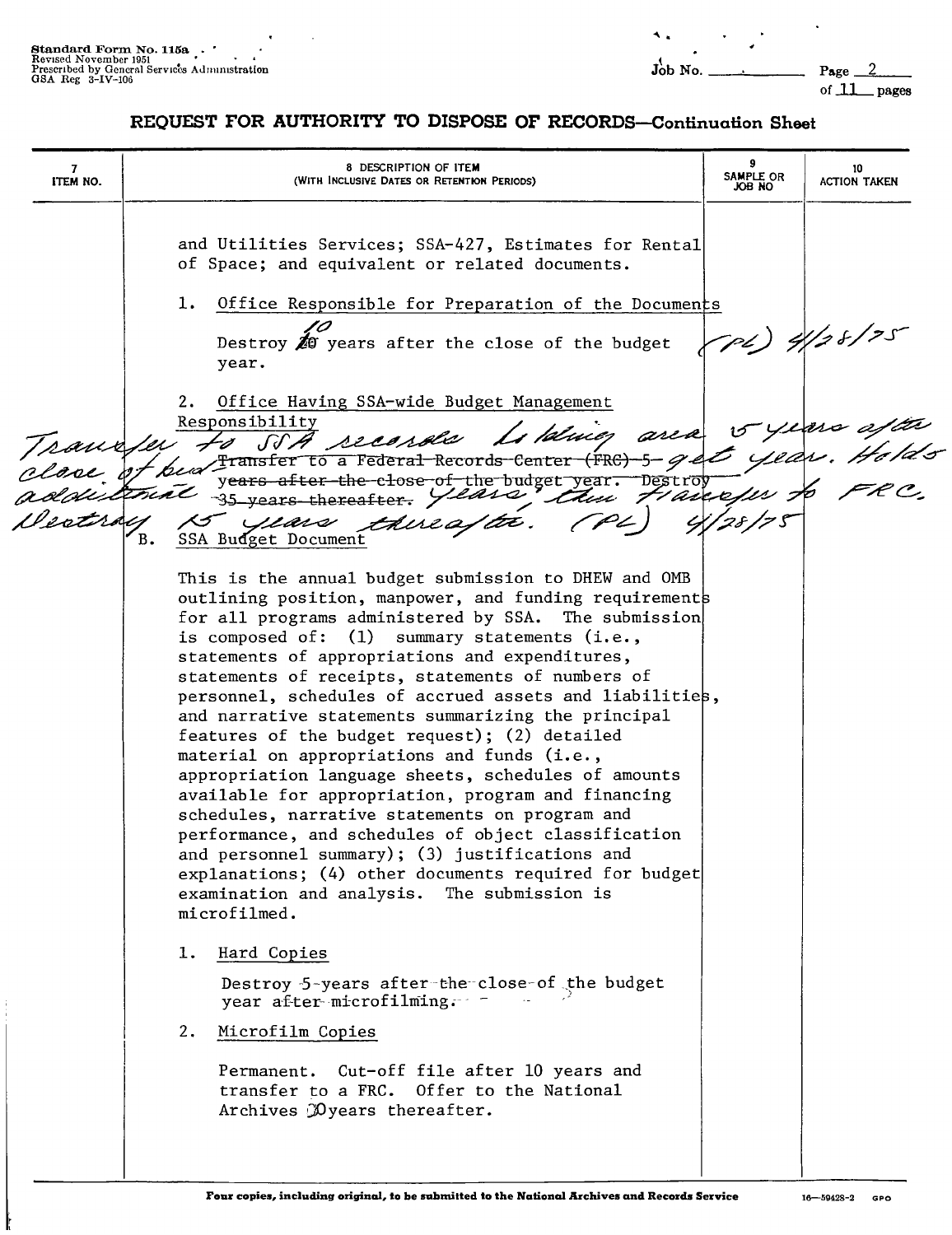of  $11$  pages

 $\cdot$ 

| 7.<br>ITEM NO. |    | 8 DESCRIPTION OF ITEM<br>(WITH INCLUSIVE DATES OR RETENTION PERIODS)                                                                                                                                                                                                                                                                                                     | 9<br>SAMPLE OR<br>ON 8OL | 10<br><b>ACTION TAKEN</b> |
|----------------|----|--------------------------------------------------------------------------------------------------------------------------------------------------------------------------------------------------------------------------------------------------------------------------------------------------------------------------------------------------------------------------|--------------------------|---------------------------|
|                | C. | Budget Hearings Documents                                                                                                                                                                                                                                                                                                                                                |                          |                           |
|                |    | These documents are used by SSA officials in<br>testifying at budget hearings conducted by DHEW,<br>OMB, and the Congress. They provide background<br>information on the SSA budget submission in general,<br>as well as detailed explanations and justifications<br>of specific sections thereof. The documents are<br>microfilmed.                                     |                          |                           |
|                |    | ı.<br>Hard Copies                                                                                                                                                                                                                                                                                                                                                        |                          |                           |
|                |    | Destroy 5 years after the close of the budget<br>year-after microfilming.                                                                                                                                                                                                                                                                                                |                          |                           |
|                |    | 2.<br>Microfilm Copies                                                                                                                                                                                                                                                                                                                                                   |                          |                           |
|                |    | Permanent. Cut-off file after 10 years and<br>transfer to a FRC. Offer to the National<br>Archives $30$ years thereafter.                                                                                                                                                                                                                                                |                          |                           |
|                | D. | Budget Instructions and Decisions Files                                                                                                                                                                                                                                                                                                                                  |                          |                           |
|                |    | These files consist of copies of instructions $(e.g.,$<br>manuals, directives, circulars), decisions, analyses,<br>and other official publications of DHEW, OMB, and<br>the Treasury Department relating to budget prepara-<br>tion and execution. They are retained for reference<br>purposes.                                                                          |                          |                           |
|                |    | Destroy when superseded or obsolete.                                                                                                                                                                                                                                                                                                                                     |                          |                           |
|                | Е. | Overtime and Staffing Reports                                                                                                                                                                                                                                                                                                                                            |                          |                           |
|                |    | These reports are submitted to OFM, OMA by each SSA<br>bureau and office and used in monitoring budget<br>Included is the Report of Accessions and<br>execution.<br>Separations (Full-time and Permanent Positions), the<br>Report of Staff on Duty (Headcount), the Report of<br>Staff on Duty by Location (Form SSA-1699), and the<br>Report of Overtime Hours Worked. |                          |                           |
|                |    | Office Responsible for Preparation of the Report<br>1.                                                                                                                                                                                                                                                                                                                   |                          |                           |
|                |    | Destroy after 2 years.                                                                                                                                                                                                                                                                                                                                                   |                          |                           |
|                |    | Office Having SSA-wide Budget Management<br>2.<br>Responsibility                                                                                                                                                                                                                                                                                                         |                          |                           |
|                |    | Destroy after 5 years.                                                                                                                                                                                                                                                                                                                                                   |                          |                           |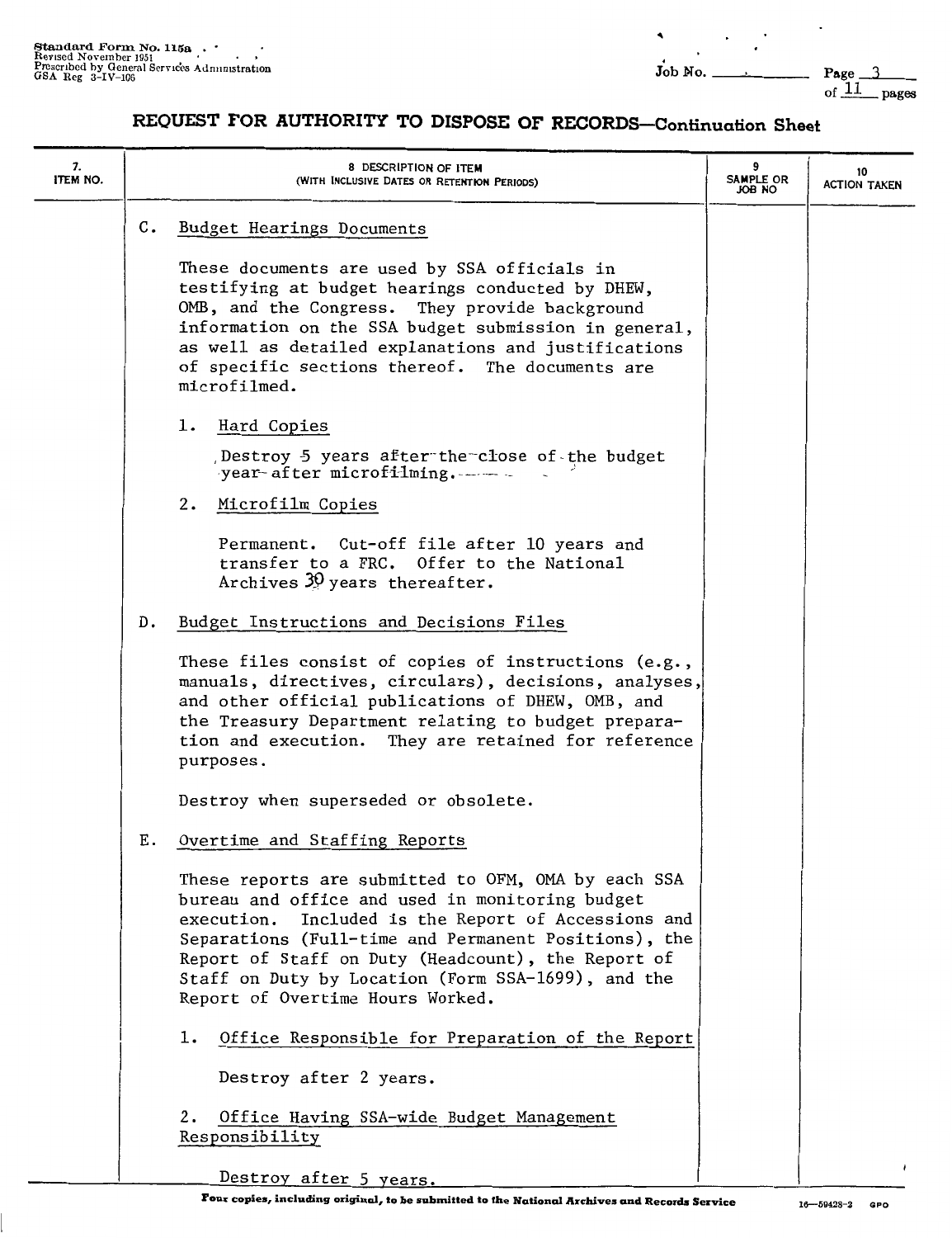of  $\frac{11}{2}$  pages

| 7.<br>ITEM NO. |    | 8 DESCRIPTION OF ITEM<br>(WITH INCLUSIVE DATES OR RETENTION PERIODS)                                                                                                                                                                                                                                                                                                                                                       | 9<br>SAMPLE OR<br>JOB NO | 10<br>ACTION TAKEN |
|----------------|----|----------------------------------------------------------------------------------------------------------------------------------------------------------------------------------------------------------------------------------------------------------------------------------------------------------------------------------------------------------------------------------------------------------------------------|--------------------------|--------------------|
|                | F. | Schedule of Accrued Obligations                                                                                                                                                                                                                                                                                                                                                                                            |                          |                    |
|                |    | This report is submitted three times a year to OFM,<br>OMA by each SSA bureau and office. It lists actual<br>expenditures year-to-date by object and subobject<br>class and contains projections for the use of<br>resources for the remainder of the year.<br>Included<br>are Forms CO-0773 and CO-0773A, Schedule of Accrued<br>Obligations, or their equivalents. The report is<br>used in monitoring budget execution. |                          |                    |
|                |    | Office Responsible for Preparation of the Report<br>1.                                                                                                                                                                                                                                                                                                                                                                     |                          |                    |
|                |    | Destroy after 1 year.                                                                                                                                                                                                                                                                                                                                                                                                      |                          |                    |
|                |    | 2. Office Having SSA-wide Budget Management<br>Responsibility                                                                                                                                                                                                                                                                                                                                                              |                          |                    |
|                |    | Destroy after 5 years.                                                                                                                                                                                                                                                                                                                                                                                                     |                          |                    |
|                | G. | Report of Estimated Obligations and Cost Distribution                                                                                                                                                                                                                                                                                                                                                                      |                          |                    |
|                |    | This is a monthly report submitted to OFM, OMA by<br>each SSA bureau and office. It contains an estimate<br>of year-to-date expenditures through the current<br>month by object and subobject class. Included is<br>Form SSA-180, Report of Estimated Obligations and<br>Cost Distribution, or its equivalent.                                                                                                             |                          |                    |
|                |    | Office Responsible for Preparation of the Report<br>1.                                                                                                                                                                                                                                                                                                                                                                     |                          |                    |
|                |    | Destroy after 1 year.                                                                                                                                                                                                                                                                                                                                                                                                      |                          |                    |
|                |    | Office Having SSA-wide Budget Management<br>2.<br>Responsibility                                                                                                                                                                                                                                                                                                                                                           |                          |                    |
|                |    | Destroy after 5 years.                                                                                                                                                                                                                                                                                                                                                                                                     |                          |                    |
|                | н. | SSA Budget System Files                                                                                                                                                                                                                                                                                                                                                                                                    |                          |                    |
|                |    | Coding sheets used to enter data into the SSA<br>ı.<br>Budget System including Form 01, Detail of Personnel<br>Services, Inventory at Beginning of Current Year;<br>Form 1A, Detail of Personnel Services, Position<br>Changes, Current Year, Budget Year; Form 02,<br>Personnel Services, Man Years, Prior-Current Budget;                                                                                                |                          |                    |
|                |    | Form 2A, Special Projects; Form 2B, Personnel<br>Services, Other Payroll Items; Form 2C, Other Objects;                                                                                                                                                                                                                                                                                                                    |                          |                    |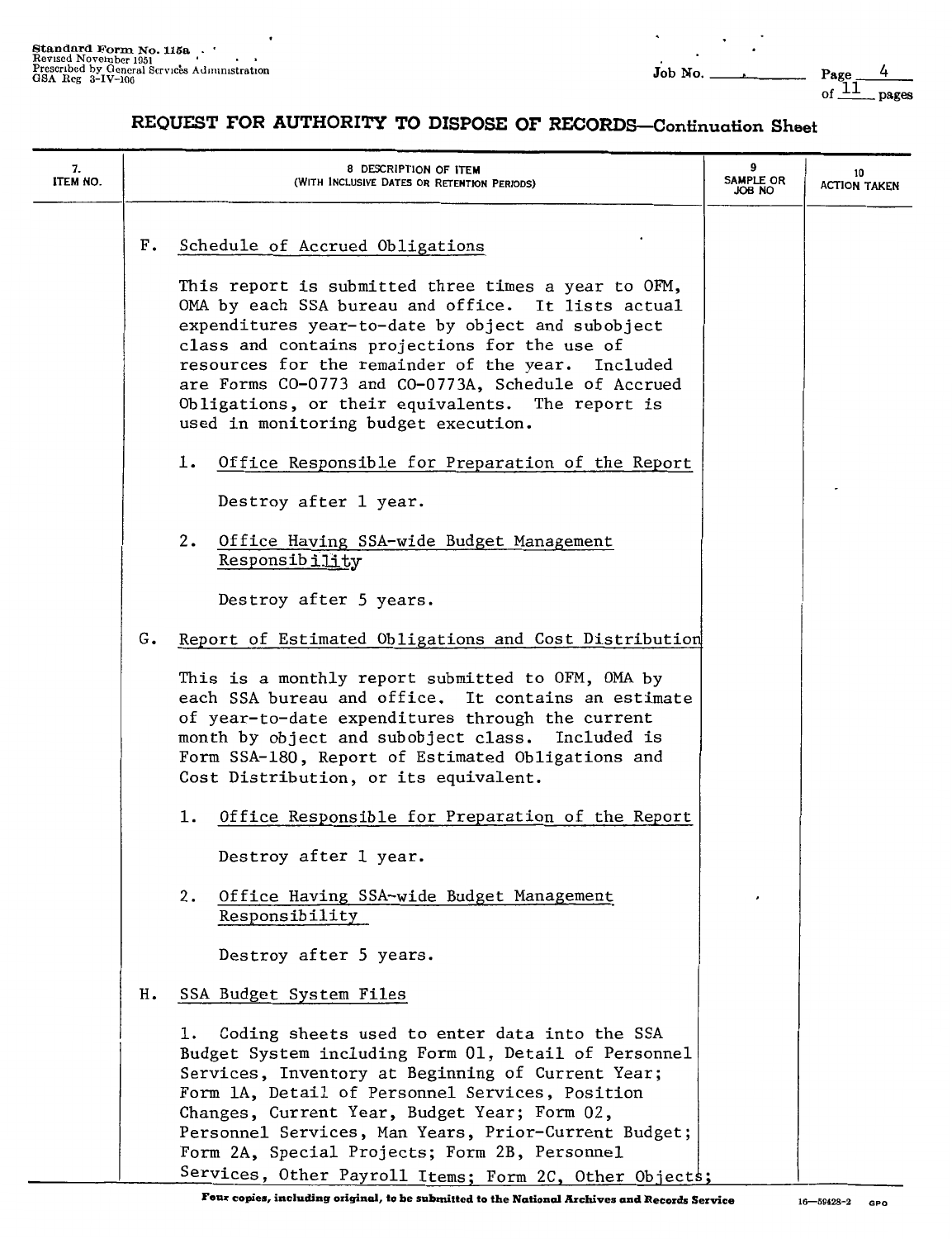$\mathbb{L}$ 

 $\begin{array}{c} \hline \end{array}$ 

 $\sim 100$  km s  $^{-1}$ 

 $\overline{\mathbf{A}}_{\mathbf{A}}$ 

1. Page 5<br>of 11 pages

| 7<br>ITEM NO. | 8 DESCRIPTION OF ITEM<br>(WITH INCLUSIVE DATES OR RETENTION PERIODS)                                                                                                                                                                                                         | SAMPLE OR<br>OM 8OL | 10<br><b>ACTION TAKEN</b> |
|---------------|------------------------------------------------------------------------------------------------------------------------------------------------------------------------------------------------------------------------------------------------------------------------------|---------------------|---------------------------|
|               | or their equivalents.                                                                                                                                                                                                                                                        |                     |                           |
|               | Destroy after data have been entered into the system<br>and verified.                                                                                                                                                                                                        |                     |                           |
|               | System outputs, including computer tables and<br>2.<br>listings of budget management data, such as summary<br>tables and tables relating to a particular bureau or<br>office.<br>Destroy 2 yéars after the fiscal year in which dated.                                       |                     |                           |
| II.           | COST ANALYSIS FILES                                                                                                                                                                                                                                                          |                     |                           |
|               |                                                                                                                                                                                                                                                                              |                     |                           |
|               | Cost Analysis System Files<br>А.                                                                                                                                                                                                                                             |                     |                           |
|               | Source documents for the Cost Analysis System,<br>ı.<br>including reports containing employment, work<br>measurement, financial, and payroll data.                                                                                                                           |                     |                           |
|               | Destroy 1 year after data have been entered into the<br>system and verified.                                                                                                                                                                                                 |                     |                           |
|               | System outputs, including listings and tables of<br>2.<br>data by workload, budget activity, function, and<br>The outputs are used in developing<br>source of funds.<br>and managing the budget, in accounting for administra-<br>tive costs, and in measuring productivity. |                     |                           |
|               | Destroy after 1 year.                                                                                                                                                                                                                                                        |                     |                           |
|               | Work Output and Productivity Report<br>В.                                                                                                                                                                                                                                    |                     |                           |
|               | This is a monthly report containing data on the<br>summary status of workloads, manpower use, and<br>productivity, the status of SSA program workloads, work<br>output and productivity, individual component produc-<br>tivity, and contractor workloads and productivity.  |                     |                           |
|               | Office Responsible for Preparation of the Report<br>ı.                                                                                                                                                                                                                       |                     |                           |
|               | Destroy after 5 years.                                                                                                                                                                                                                                                       |                     |                           |
|               | 2. Other Offices                                                                                                                                                                                                                                                             |                     |                           |
|               | Destroy after 2 years.                                                                                                                                                                                                                                                       |                     |                           |
| III.          | PAYROLL AND PAY ADMINISTRATION FILES                                                                                                                                                                                                                                         |                     |                           |
|               | Pay Data Listings<br>А.                                                                                                                                                                                                                                                      |                     |                           |
|               | These are biweekly listings of pay data (gross and<br>net earnings, deductions, etc.) for SSA central                                                                                                                                                                        |                     |                           |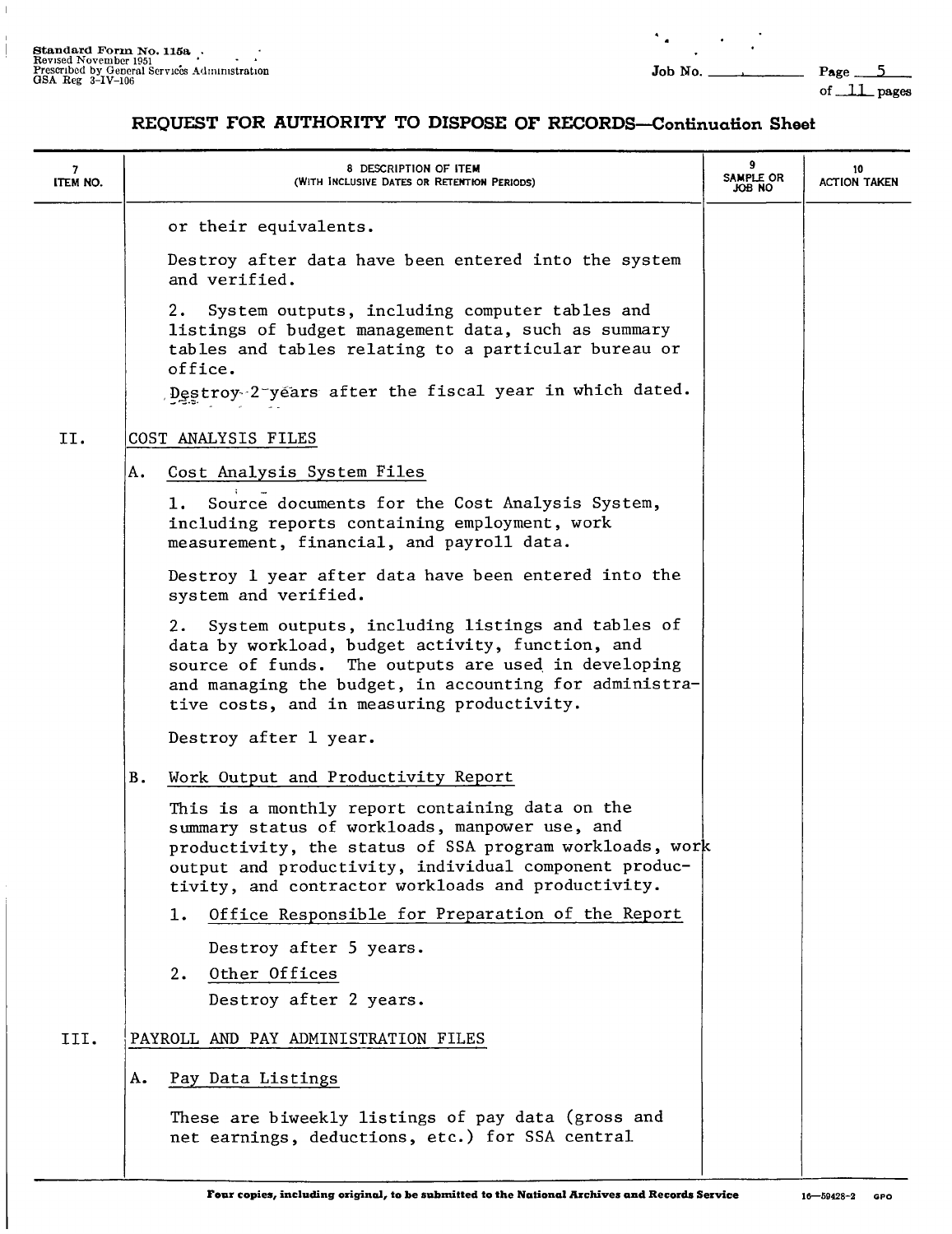$\epsilon$ 

of  $11$  pages

| 7.<br><b>ITEM NO</b> |    | 8 DESCRIPTION OF ITEM<br>(WITH INCLUSIVE DATES OR RETENTION PERIODS)                                                                                                                                                                      | SAMPLE OR<br>ON 8OL | 10<br><b>ACTION TAKEN</b> |
|----------------------|----|-------------------------------------------------------------------------------------------------------------------------------------------------------------------------------------------------------------------------------------------|---------------------|---------------------------|
|                      |    | office and field employees. The listings are<br>prepared by the Department. Included is Form<br>OS-340-T, Pay Data for Personal Services, or its<br>equivalent.                                                                           |                     |                           |
|                      |    | Destroy after 1 year.                                                                                                                                                                                                                     |                     |                           |
|                      | в. | Time and Attendance Cards (Microfilm Copy)                                                                                                                                                                                                |                     |                           |
|                      |    | This is a microfilm copy of original employee time<br>and attendance cards (Form HEW-402, Time and Atten-<br>dance Report) used in resolving pay and leave<br>discrepancies. Original time and attendance cards<br>are forwarded to DHEW. |                     |                           |
|                      |    | Destroy after 5 years.                                                                                                                                                                                                                    |                     |                           |
|                      | C. | Payroll Error Notices                                                                                                                                                                                                                     |                     |                           |
|                      |    | These files consist of retained copies of payroll<br>error notices (Forms HEW-411 and HEW-411A, Error<br>Notice). Original error notices are forwarded to<br>DHEW.                                                                        |                     |                           |
|                      |    | 1. Timekeeper's Copy                                                                                                                                                                                                                      |                     |                           |
|                      |    | Destroy when error has been corrected.                                                                                                                                                                                                    |                     |                           |
|                      |    | Payroll Liaison Copy<br>2.                                                                                                                                                                                                                |                     |                           |
|                      |    | Destroy after 1 year.                                                                                                                                                                                                                     |                     |                           |
|                      | D. | W-2 Listings                                                                                                                                                                                                                              |                     |                           |
|                      |    | These are listings of SSA employees for whom an<br>Internal Revenue Service Form W-2, Wage and Tax<br>Statement, has been prepared. The listings are<br>prepared annually by DHEW.                                                        |                     |                           |
|                      |    | Destroy upon receipt of subsequent year's listing.                                                                                                                                                                                        |                     |                           |
|                      | Ε. | Undeliverable W-2 Forms                                                                                                                                                                                                                   |                     |                           |
|                      |    | These files consist of original undeliverable W-2<br>forms for SSA employees. The W-2's are issued by<br>DHEW.                                                                                                                            |                     |                           |
|                      |    | Retain for 6 months and then return to DHEW.                                                                                                                                                                                              |                     |                           |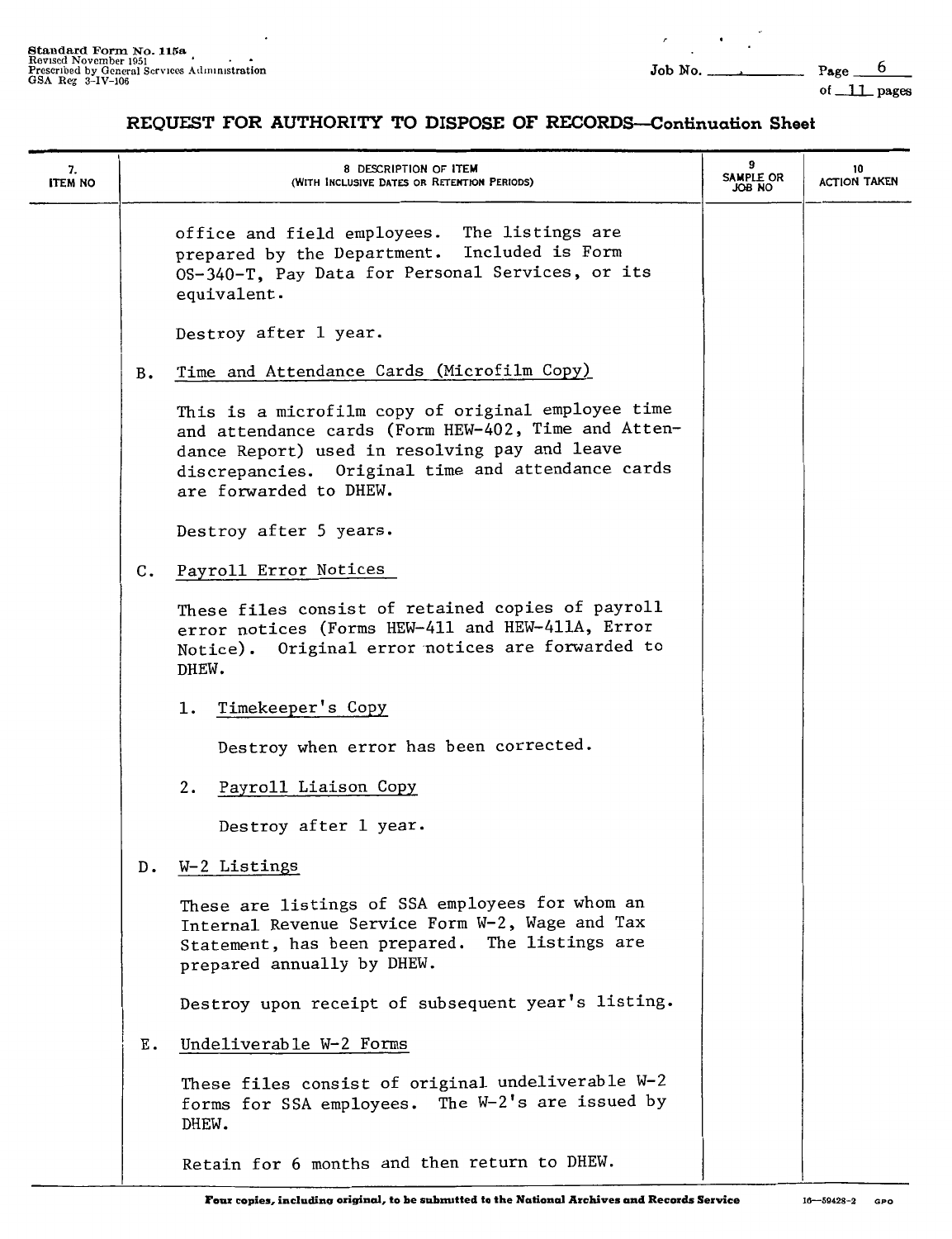of \_ll\_ **pages** 

| 7<br><b>ITEM NO</b> | 8 DESCRIPTION OF ITEM<br>(WITH INCLUSIVE DATES OR RETENTION PERIODS)                                                                                                                                                                                                                                                                                                                                                                                                                                                                                                                                                                                                                                                                                    | 9<br>SAMPLE OR<br>JOB NO | 10<br><b>ACTION TAKEN</b> |
|---------------------|---------------------------------------------------------------------------------------------------------------------------------------------------------------------------------------------------------------------------------------------------------------------------------------------------------------------------------------------------------------------------------------------------------------------------------------------------------------------------------------------------------------------------------------------------------------------------------------------------------------------------------------------------------------------------------------------------------------------------------------------------------|--------------------------|---------------------------|
|                     | Г.<br>Employee Pay Slips (Timekeeper's Copy)<br>These files consist of the timekeeper's copy of<br>individual employee pay slips. Included is the green<br>copy of Form OS-340, Earnings and Leave Statement, or<br>its equivalent.<br>Destroy after 2 years.                                                                                                                                                                                                                                                                                                                                                                                                                                                                                           |                          |                           |
|                     | G.<br>Authorized Timekeeper Card File<br>This is a card file identifying those SSA employees<br>authorized to act as official timekeepers.<br>Destroy when superseded or obsolete.                                                                                                                                                                                                                                                                                                                                                                                                                                                                                                                                                                      |                          |                           |
|                     | Administrative Time and Leave Record<br>н.<br>This record reflects an employee's usage of annual<br>leave, sick leave, and leave without pay during a<br>given year. Included is Form SSA-2402, Administrative<br>Time and Leave Record, or its equivalent.<br>Destroy after 3 years.                                                                                                                                                                                                                                                                                                                                                                                                                                                                   |                          |                           |
| IV.                 | ACCOUNTING OPERATIONS FILES                                                                                                                                                                                                                                                                                                                                                                                                                                                                                                                                                                                                                                                                                                                             |                          |                           |
|                     | Obligation Documents Files<br>Α.<br>These files consist of fiscal copies of obligation<br>documents, such as central office, field, and regional<br>office purchase orders, print orders, tuition<br>authorizations (forms HEW-350 and SSA-737), telephone<br>change orders (SF 145, Order for Telephone Service),<br>The documents are retained for<br>and similar papers.<br>review by SSA and DHEW auditors and for general<br>reference purposes. Excluded are copies of<br>obligation documents retained in paid invoice and<br>voucher files, described below.<br>Destroy after 3 years except that purchase orders<br>issued by the Property Management Branch, OMA, GSA<br>job orders, and GPO print orders will be destroyed<br>after 6 years. |                          |                           |
|                     |                                                                                                                                                                                                                                                                                                                                                                                                                                                                                                                                                                                                                                                                                                                                                         |                          |                           |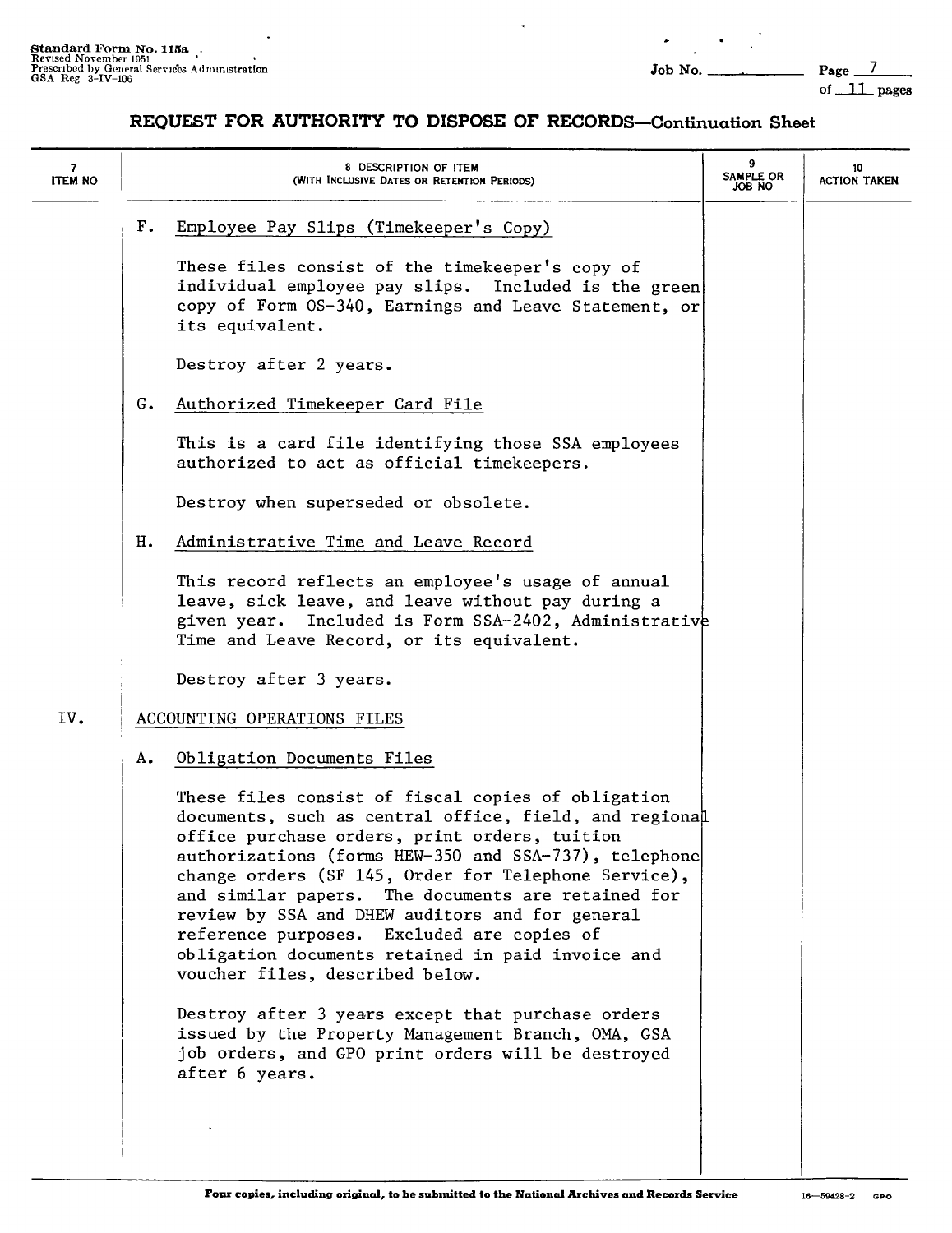$\hat{\phantom{a}}$ 

 $\bullet$ 

of\_\_ll\_pages

| 7<br><b>ITEM NO.</b> |               | 8 DESCRIPTION OF ITEM<br>(WITH INCLUSIVE DATES OR RETENTION PERIODS)                                                                                                                                                                                                                                                                                                                                                                                                                                                                                                                                                                                                                                                                                                                                                                                                                                                        | 9<br>SAMPLE OR<br>ON 8OL | 10<br><b>ACTION TAKEN</b> |
|----------------------|---------------|-----------------------------------------------------------------------------------------------------------------------------------------------------------------------------------------------------------------------------------------------------------------------------------------------------------------------------------------------------------------------------------------------------------------------------------------------------------------------------------------------------------------------------------------------------------------------------------------------------------------------------------------------------------------------------------------------------------------------------------------------------------------------------------------------------------------------------------------------------------------------------------------------------------------------------|--------------------------|---------------------------|
|                      | В.            | Paid Invoice and Voucher Files<br>These files consist of original paid invoices, billings,<br>and vouchers and associated supporting documents<br>retained as General Accounting Office (GAO) site audit<br>records. Included are reimbursement and agent cashiet<br>vouchers (SF 1129, Reimbursement Voucher),<br>commercial telephone invoices, General Services<br>Administration (GSA) telephone vouchers (Form GSA-789)<br>Statement, Voucher, and Schedule of Withdrawals and<br>Credits), GSA rent invoices (Form GSA-743, Invoice for<br>Rent), GPO invoices (Form GPO-400, Invoice), foreign<br>payment documents (Form FS-455, Purchase Order,<br>Receiving Report, and Voucher), contractor invoices<br>(Form HA-590b, Contractor Invoice), miscellaneous<br>Government agency vouchers, passenger transportation<br>vouchers (SF 1171, Public Voucher for Transportation<br>of Passengers), and similar papers. |                          |                           |
|                      |               | Transfer to a FRC 3 years after the fiscal year in<br>which paid. Use Record Group 217.                                                                                                                                                                                                                                                                                                                                                                                                                                                                                                                                                                                                                                                                                                                                                                                                                                     |                          |                           |
|                      | $c_{\bullet}$ | Contract Files<br>These files consist of original contracts,<br>modifications thereof, associated paid invoices and<br>vouchers, and similar papers. Included are college<br>work study contracts and related documents. The<br>files are retained as GAO site audit records.<br>Destroy 6 years after the fiscal year in which the                                                                                                                                                                                                                                                                                                                                                                                                                                                                                                                                                                                         |                          |                           |
|                      | $D_{\bullet}$ | contract is terminated.<br>Paid Schedule Files<br>These files consist of certified schedules of payment,<br>such as SF 1081, Voucher and Schedule of Withdrawals<br>and Credits; SF 1166, Voucher and Schedule of<br>Payments; Form SSA-110, Voucher and Schedule of<br>Payment; or their equivalents. Included are central<br>office, regional, and program center schedules.<br>The<br>files are retained as GAO site audit records.<br>Transfer to a FRC 3 years after the fiscal year in                                                                                                                                                                                                                                                                                                                                                                                                                                |                          |                           |
|                      |               | which paid. Use Record Group 217.                                                                                                                                                                                                                                                                                                                                                                                                                                                                                                                                                                                                                                                                                                                                                                                                                                                                                           |                          |                           |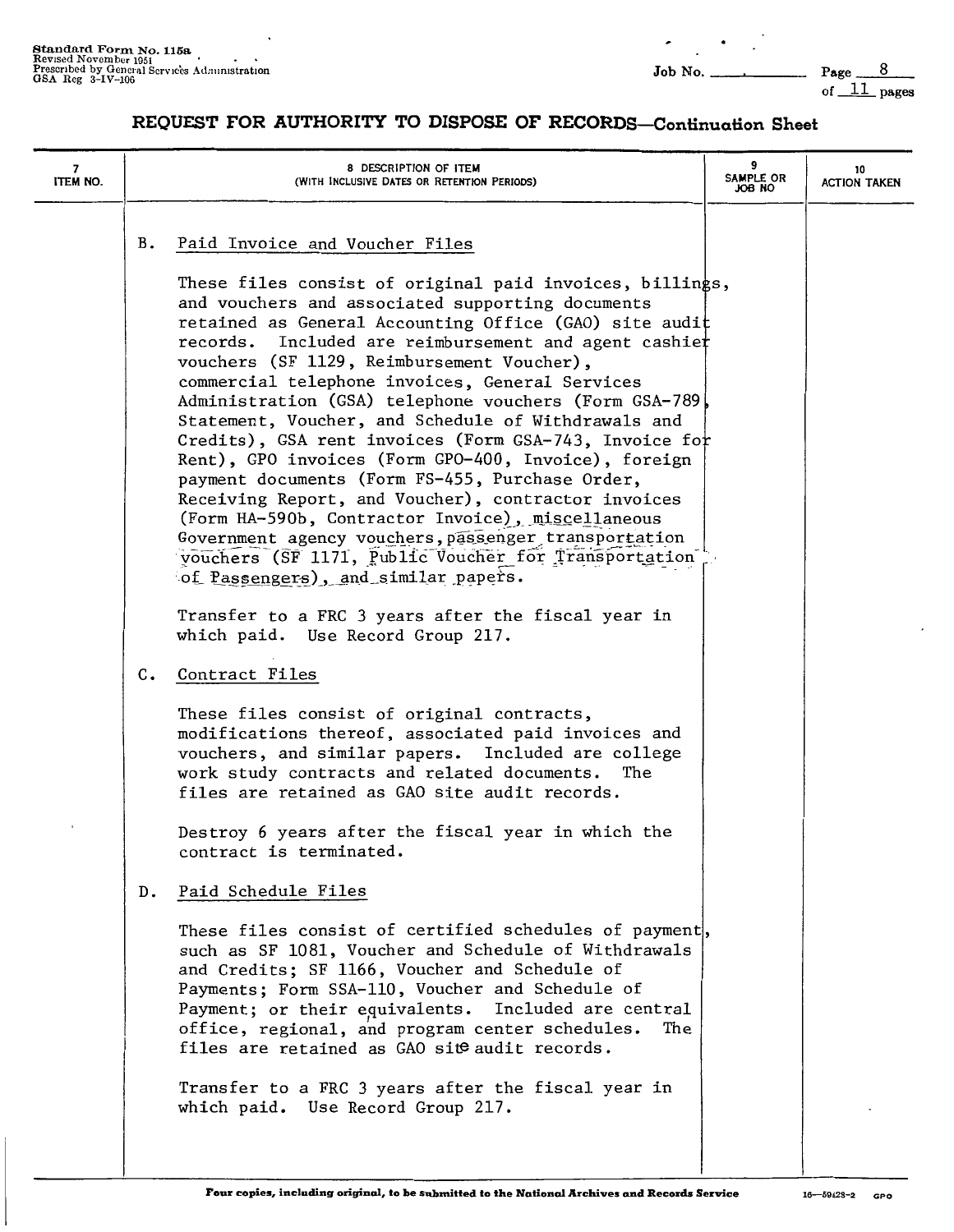$\gamma_{\bullet}$ 

 $-$  Page  $-$ 9 of  $11$  pages

| 7<br><b>ITEM NO</b> |    | 8 DESCRIPTION OF ITEM<br>(WITH INCLUSIVE DATES OR RETENTION PERIODS)                                                                                                                                                                                                                                                                                                  | SAMPLE OR<br>JOB NO | 10<br><b>ACTION TAKEN</b> |
|---------------------|----|-----------------------------------------------------------------------------------------------------------------------------------------------------------------------------------------------------------------------------------------------------------------------------------------------------------------------------------------------------------------------|---------------------|---------------------------|
|                     | Е. | Passenger and Freight Transportation Records                                                                                                                                                                                                                                                                                                                          |                     |                           |
|                     |    | 1. Freight transportation records, consisting of<br>obligation copies of Government or commercial bills<br>of lading and related documents. Original bills of<br>lading are forwarded to GAO under the centralized<br>audit procedure.                                                                                                                                |                     |                           |
|                     |    | Destroy when no longer needed in daily operations.                                                                                                                                                                                                                                                                                                                    |                     |                           |
|                     |    | 2. Passenger transportation records, consisting of<br>obligation copies of transportation requests<br>(SF 1169a, Transportation Request) and supporting<br>documents. Original transportation requests are<br>forwarded to GAO under the centralized audit<br>procedure.<br>المستشركات والمستعملوني                                                                   |                     |                           |
|                     |    | Destroy when no longer needed in daily operations.                                                                                                                                                                                                                                                                                                                    |                     |                           |
|                     |    | 3. Passenger transportation records relating to<br>reimbursement to individuals, such as copies of<br>travel orders, per diem vouchers, advance of funds<br>documents (SF 1038, Application and Accounting for<br>Advance of Funds), hotel reservations, and similar<br>documents. These records are retained in folders<br>arranged alphabetically by employee name. |                     |                           |
|                     |    | Transfer to a FRC after 3 years. Use Record Group 217.                                                                                                                                                                                                                                                                                                                |                     |                           |
|                     | F. | Letter of Credit Files                                                                                                                                                                                                                                                                                                                                                |                     |                           |
|                     |    | These files consist of records authorizing Federal<br>Reserve Banks to disburse funds to designated State<br>agencies, intermediaries, and carriers.<br>The funds<br>are used in administering social security programs.<br>Included is SF 1193, Letter of Credit, or its<br>equivalent.                                                                              |                     |                           |
|                     |    | Destroy 3 years after the fiscal year in which revoked.                                                                                                                                                                                                                                                                                                               |                     |                           |
|                     | G. | Payment Voucher on Letter of Credit Files                                                                                                                                                                                                                                                                                                                             |                     |                           |
|                     |    | These files consist of Form TUS-5401, Payment Voucher<br>on Letter of Credit, and similar records.<br>The<br>records are prepared by the State agencies and the<br>intermediaries and carriers to obtain Federal funds<br>from selected commercial banks to cover expenses                                                                                            |                     |                           |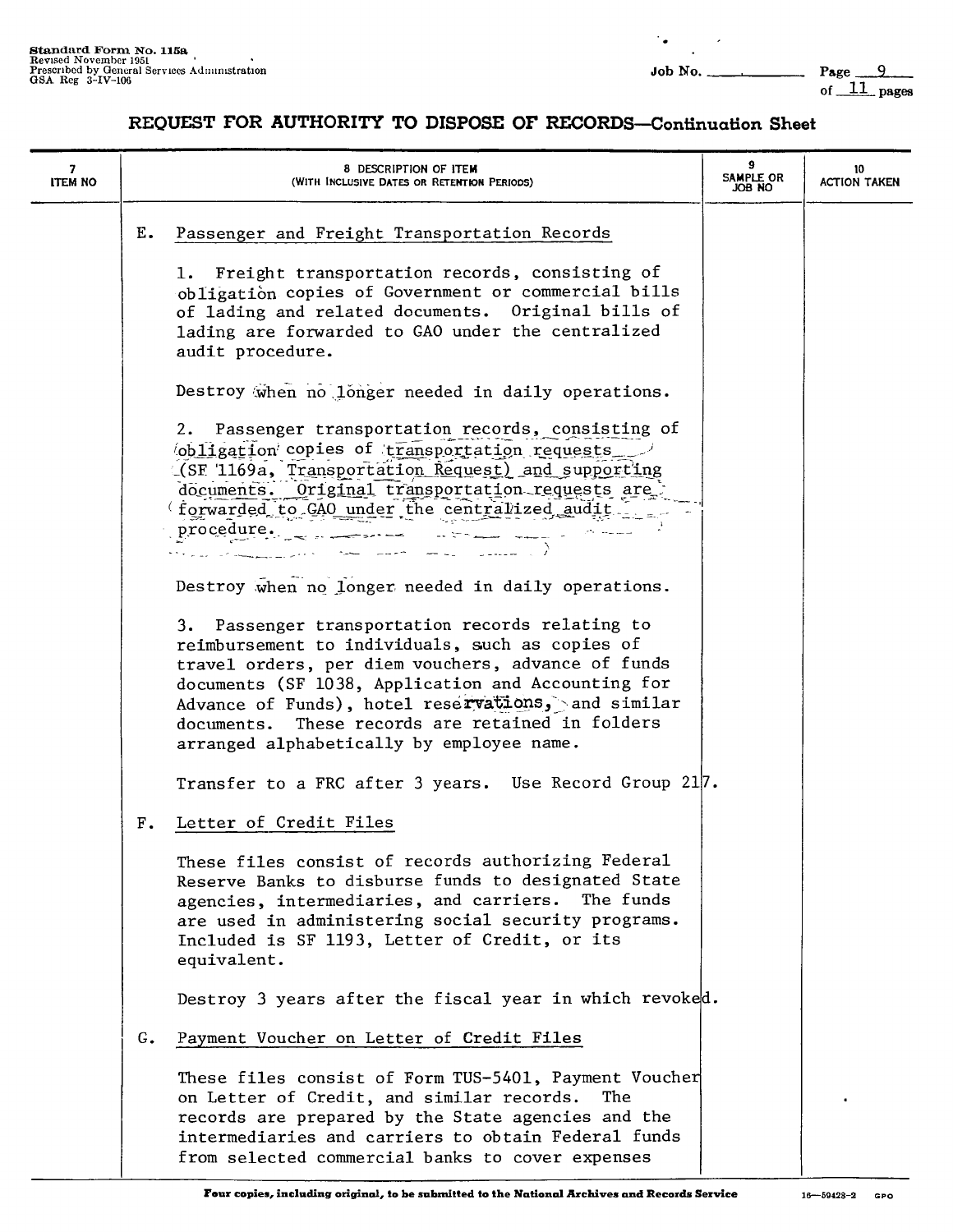of  $11$  pages

# **REQUEST FOR AUTHORITY TO DISPOSE OF RECORDS-Continuation Sheet**

| 7<br>ITEM NO. | 8 DESCRIPTION OF ITEM<br>(WITH INCLUSIVE DATES OR RETENTION PERIODS)                                                                                                                                                                                                                                                                                                                                                                                                                                                                                                                                                                                                                                                                                                                                                                                                                                                                      | SAMPLE OR<br>ON BOL | 10<br><b>ACTION TAKEN</b> |
|---------------|-------------------------------------------------------------------------------------------------------------------------------------------------------------------------------------------------------------------------------------------------------------------------------------------------------------------------------------------------------------------------------------------------------------------------------------------------------------------------------------------------------------------------------------------------------------------------------------------------------------------------------------------------------------------------------------------------------------------------------------------------------------------------------------------------------------------------------------------------------------------------------------------------------------------------------------------|---------------------|---------------------------|
|               | incurred in administering social security programs.<br>These files are retained as GAO site audit records.<br>Transfer to a FRC after 3 years. Use Record Group                                                                                                                                                                                                                                                                                                                                                                                                                                                                                                                                                                                                                                                                                                                                                                           |                     |                           |
|               | 217.                                                                                                                                                                                                                                                                                                                                                                                                                                                                                                                                                                                                                                                                                                                                                                                                                                                                                                                                      |                     |                           |
|               | Certificate of Deposit Files<br>н.                                                                                                                                                                                                                                                                                                                                                                                                                                                                                                                                                                                                                                                                                                                                                                                                                                                                                                        |                     |                           |
|               | These files consist of SF 219, Certificate of Deposit<br>or its equivalent. The certificates document the<br>collection and deposit of amounts due the United<br>States from individuals, organizations, and other<br>Government agencies. They are retained as GAO site<br>audit records.                                                                                                                                                                                                                                                                                                                                                                                                                                                                                                                                                                                                                                                |                     |                           |
|               | Transfer to a FRC after 3 years. Use Record Group<br>217.                                                                                                                                                                                                                                                                                                                                                                                                                                                                                                                                                                                                                                                                                                                                                                                                                                                                                 |                     |                           |
|               | Financial Accounting System (FAS) Files<br>Ι.                                                                                                                                                                                                                                                                                                                                                                                                                                                                                                                                                                                                                                                                                                                                                                                                                                                                                             |                     |                           |
|               | 1. Coding sheets used to enter data into the<br>automated accounting system, including Forms SSA-2136,<br>Document History Record--Single Transactions;<br>SSA-2137, Document History Record--Follow-on<br>Transactions; and master file documents used to<br>update the FAS. Excluded are document history records<br>retained with the source document.                                                                                                                                                                                                                                                                                                                                                                                                                                                                                                                                                                                 |                     |                           |
|               | Destroy hard copy after microfilm has been proven<br>acceptable. Destroy microfilm after 6 years.                                                                                                                                                                                                                                                                                                                                                                                                                                                                                                                                                                                                                                                                                                                                                                                                                                         |                     |                           |
|               | 2. Monthly accounting reports generated by the<br>automated system. Included are the following: SF 224<br>Statement of Transactions; General Ledger Summary<br>Report; Report of Cash Disbursements; Report of<br>Premium Collections; Report of Benefit Payments;<br>Third Party Activity Report; Advances and Receivables<br>Report; Paid Bill of Lading Report; Open Obligations<br>Report; Open Commitment Report; Report of Records<br>Purged from the Open Document File; Report of<br>Reimbursements Earned; Transaction Report; Status<br>of Funds Report--CAN Within Subobject Class; Status<br>of Funds Report--SOC Within CAN; Status of Funds<br>Report--Comparison of Actual to Planned Obligations<br>(Administrative Recap); Status of Funds Report--<br>Comparison of Actual to Planned Costs (Administrative<br>Recap); Status of Funds Report--Comparison of Actual<br>to Planned Obligations; Status of Funds Report-- |                     |                           |
|               | Comparison of Actual to Planned Costs; Status of                                                                                                                                                                                                                                                                                                                                                                                                                                                                                                                                                                                                                                                                                                                                                                                                                                                                                          |                     |                           |
|               | Funds Report--Operating and Special Expenses; Status                                                                                                                                                                                                                                                                                                                                                                                                                                                                                                                                                                                                                                                                                                                                                                                                                                                                                      |                     |                           |

**Four copies, including original, to be submitted to the National Archives and Records Service** 16-59428-2 GPO